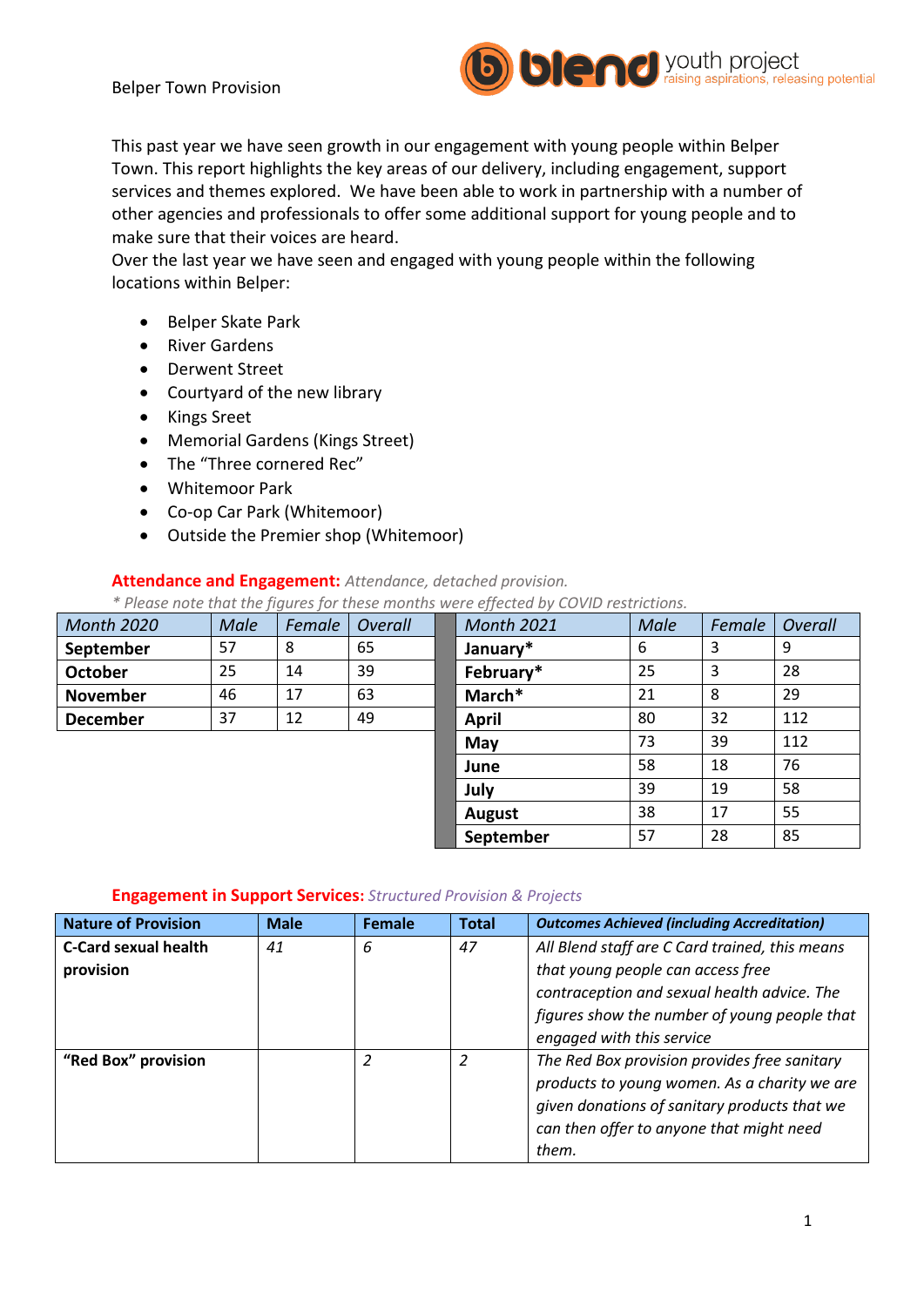

# **Overview of Themes Explored with Young People:**

| <b>Themes/Issue Explored</b>   | <b>Assessment of Outcomes Achieved/Recorded</b>                                          |
|--------------------------------|------------------------------------------------------------------------------------------|
| <b>Mental Health</b>           | Young people engaged with staff and have been very open about talking about their        |
|                                | mental emotional well-being. With young people openly sharing personal information       |
|                                | around their experiences and being open to explore services they could access to         |
|                                | receive support.                                                                         |
| Self-Esteem                    | Through all conversations with young people, staff seek to raise the self-esteem and     |
|                                | confidence by challenging negative comments and giving praise when it is appropriate.    |
| COVID-19                       | As part of a larger consultation piece of work we were undertaking, we spoke with        |
|                                | young people in Belper to seek their opinions of COVID, what coping mechanisms they      |
|                                | used (good and bad), the impact they think it's had on them and what support they        |
|                                | would want moving forward.                                                               |
| <b>Conflict With Peers and</b> | The theme of conflict is one that has been an ongoing feature in our delivery, including |
| Family                         | conflict with peers and conflict at home. With staff seeking advice and support from     |
|                                | staff in helping them to come up with solutions to conflict that they are facing.        |
| <b>Substance Misuse</b>        | Young people engaged in activities relating to substance misuse, taking part in          |
|                                | discussions and games that aid discussions around the topic. Young people also           |
|                                | engaged well with a drug worker from the specialist service CGL.                         |
| <b>Fire Safety</b>             | Work was undertaken with young people as a response to potentially dangerous             |
|                                | behaviour observed by staff. Young people responded well to discussion with staff        |
|                                | around dangers of playing with fire.                                                     |
| <b>Knife Crime</b>             | Following conversations around weapons and personal safety, staff did a piece of work    |
|                                | around knife crime. Encouraging young people to share their opinions and speak about     |
|                                | the topic.                                                                               |
| <b>Anti-Social Behaviour</b>   | Young people have engaged well with staff, particularly around behaviour and when        |
|                                | their actions have been challenged by staff. Young people enjoyed having two local       |
|                                | PCSO's attend a session. They engaged well with the police, engaging in conversations    |
|                                | with them and asking them questions.                                                     |
| "Black Lives Matter"           | Young people wanted to gain a better understanding of this topic, asking staff a lot of  |
|                                | questions around things they'd seen in the news or on social media. Staff observed       |
|                                | learning around this, which included challenging each other's negative views.            |
| <b>Future Aspirations</b>      | Young people engaged with staff in sharing their future aspirations, discussing what     |
|                                | they want to achieve when they finish school. Information was shared with young          |
|                                | people about how to write a CV.                                                          |

# **Sample Case Studies:**

| <b>Young Person(s)</b> | Details of the change(s) observed & discussed by the team.                                    |
|------------------------|-----------------------------------------------------------------------------------------------|
| Group of young         | The group of young men will meet the team every Thursday after school. As the team have       |
| men, aged 15           | built relationships with them the young men have shared personal information with staff and   |
| years of age           | have sought support in areas such as: sexual health, conflict at home and with peers, as well |
|                        | as seeking advice on how to improve their physical and mental wellbeing.                      |